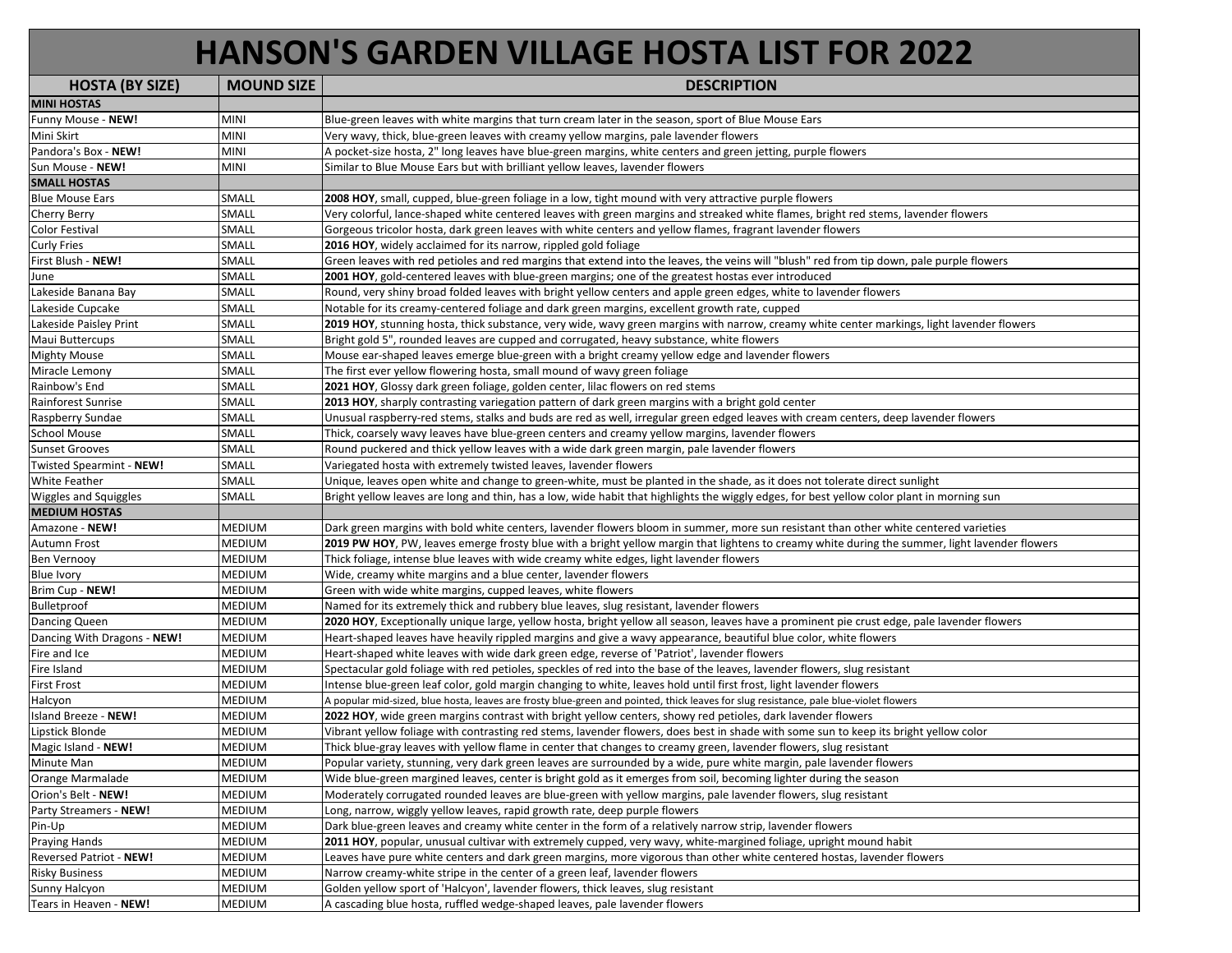| <b>MEDIUM HOSTAS</b>        |               |                                                                                                                                            |
|-----------------------------|---------------|--------------------------------------------------------------------------------------------------------------------------------------------|
| Warwick Comet - NEW!        | <b>MEDIUM</b> | Corrugated cupped leaves are dark green with a gold center, cetner turns white in late summer                                              |
| Wheee!                      | <b>MEDIUM</b> | 2021 PW HOY, PW, extremely ruffled, cream colored margins extend from the tip of each green leaf all the way down the petiole to the crown |
| Whirlwind                   | <b>MEDIUM</b> | Upright, pointed leaves are twisted and folded, creamy yellow to white centers with dark green margins, heavy substance, lavender flowers  |
| <b>LARGE HOSTAS</b>         |               |                                                                                                                                            |
| Abiqua Drinking Gourd       | LARGE         | 2014 HOY, beautiful deeply cupped, blue-green foliage, open mound habit                                                                    |
| <b>Big Daddy</b>            | LARGE         | One of the best large blue hostas, thick, chalky blue leaves that become cupped and puckered when mature, more slug resistant              |
| <b>Brother Stefan</b>       | LARGE         | 2017 HOY, forms a large clump of thick, heavily corrugated, puckered leaves, chartreuse leaves with a blue margin, white flowers           |
| Diamond Lake                | LARGE         | 2022 PW HOY, PW, attractive, heart-shaped, thick and heavily corrugated blue leaves have wavy margins                                      |
| Enchiladas - NEW!           | LARGE         | Glossy yellow leaves with a dark green edge, leaves are thick and wavy                                                                     |
| <b>First Dance</b>          | LARGE         | Sport of 'Dancing Queen', wide yellow center and green margins, intense centers mellow to chartreuse, pale lavender flowers                |
| Forbidden Fruit             | LARGE         | Thick leaves with glowing golden yellow centers and blue-green borders, lavender flowers                                                   |
| <b>Fried Bananas</b>        | LARGE         | Shiny chartreuse yellow foliage, fragrant white flowers, fast growing                                                                      |
| Guacamole                   | LARGE         | 2002 HOY, proven to be an outstanding landscape plant and fast-grower, gold centered, green margined leaves                                |
| Hope Springs Eternal - NEW! | LARGE         | PW, heart-shaped, blue horizontal leaves have a crisp creamy white margin, incredible ruffling, white flowers                              |
| Liberty                     | LARGE         | Wide, jetting, yellow margins which lighten to creamy white, leaves are a heavy substance (slug resistance), lavender flowers              |
| Miss America - NEW!         | LARGE         | PW, a majestic, variegated hosta, green edges with white centers, white flowers                                                            |
| Mojito                      | LARGE         | Fast growing, rich green, shiny leaves, thick substance, beautifully fragrant flowers                                                      |
| Patriot                     | LARGE         | 1997 HOY, white margins on dark green leaves, very popular landscape plant                                                                 |
| Paul's Glory                | LARGE         | 1999 HOY, vivid foliage colors of dark green margins on chartreuse leaves, good substance, and attractive mound habit                      |
| Snake Eyes                  | LARGE         | Prominent white line between margin and center, fast grower, lavender flowers                                                              |
| Velvet Moon                 | LARGE         | Thick gold leaves with dark green centers, grows in shade or sun, lavender flowers                                                         |
| <b>GIANT HOSTAS</b>         |               |                                                                                                                                            |
| <b>Empress Wu</b>           | <b>GIANT</b>  | PW, one of the largest hostas on the market, reaches 4.5' feet at maturity                                                                 |
| <b>Humpback Whale</b>       | <b>GIANT</b>  | Mounds up to 7' wide, heart-shaped, corrugated, blue-green leaves, impressive by sheer size                                                |
| Jurassic Park               | <b>GIANT</b>  | Enormous green leaves, heavy substance and puckering, lavender flowers                                                                     |
| Krossa Regal                | <b>GIANT</b>  | Considered a classic among hostas, very large gray-green hosta forms a vase-shaped mound, good slug resistance                             |
| Sum & Substance             | <b>GIANT</b>  | 2004 HOY, massive mound of slug-resistant, golden foliage, heavily fertilized and watered plants can reach immense proportions             |
| Victory                     | <b>GIANT</b>  | 2015 HOY, vigorous, huge mound of attractively white margined foliage                                                                      |
| Wu-La-La                    | <b>GIANT</b>  | PW, Empress Wu sport with attractive blue-green leaves with apple-green margins, takes 5 years for mature size, violet flowers             |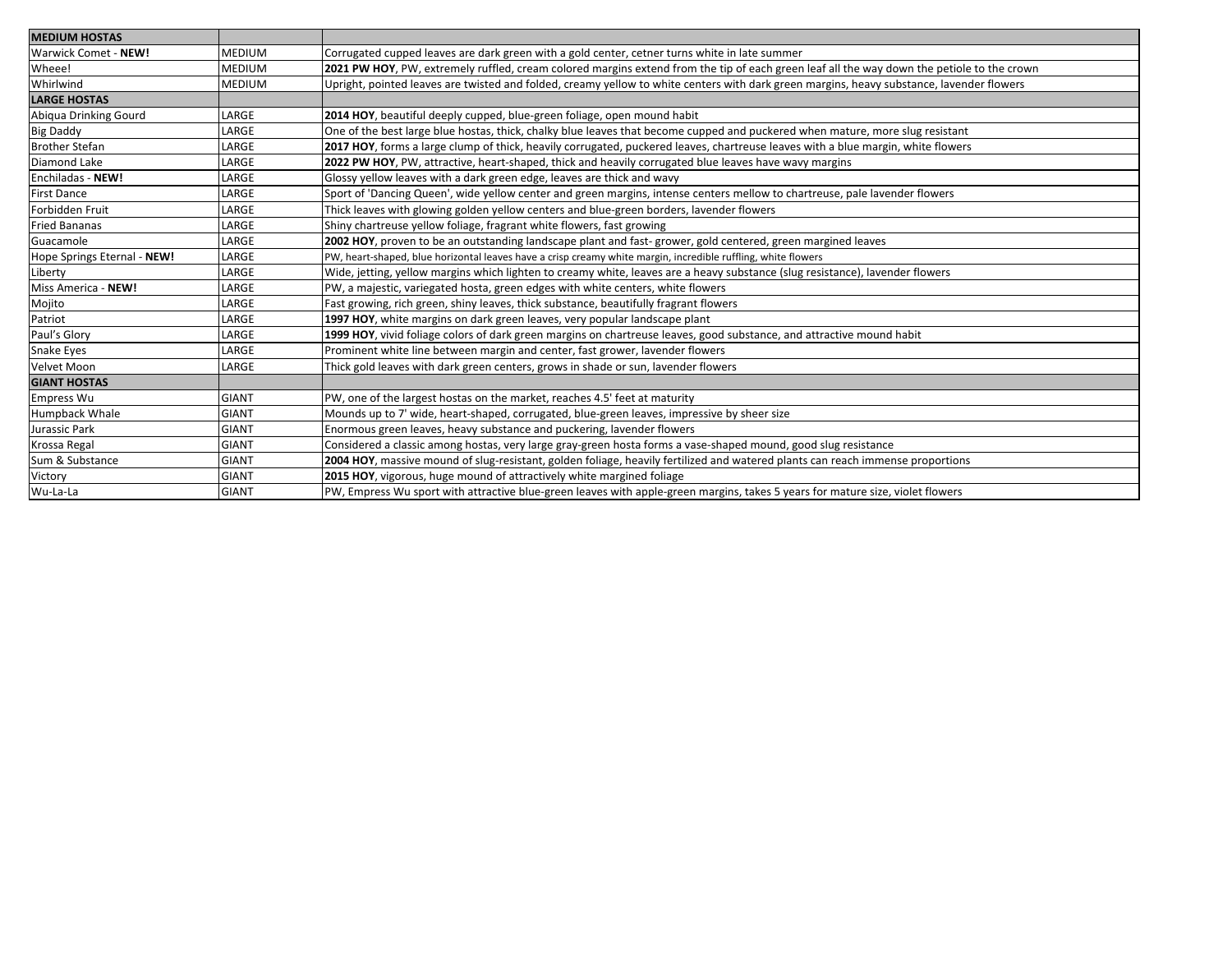## **HANSON'S GARDEN VILLAGE HOSTA LIST FOR 2022**

| <b>HOSTAS (A-Z)</b>         | <b>MOUND SIZE</b> | <b>DESCRIPTION</b>                                                                                                                             |
|-----------------------------|-------------------|------------------------------------------------------------------------------------------------------------------------------------------------|
| Abiqua Drinking Gourd       | LARGE             | 2014 HOY, beautiful deeply cupped, blue-green foliage, open mound habit                                                                        |
| Amazone - NEW!              | MEDIUM            | Dark green margins with bold white centers, lavender flowers bloom in summer, more sun resistant than other white centered varieties           |
| <b>Autumn Frost</b>         | MEDIUM            | 2019 PW HOY, PW, leaves emerge frosty blue with a bright yellow margin that lightens to creamy white during the summer, light lavender flowers |
| <b>Ben Vernooy</b>          | MEDIUM            | Thick foliage, intense blue leaves with wide creamy white edges, light lavender flowers                                                        |
| <b>Big Daddy</b>            | LARGE             | One of the best large blue hostas, thick, chalky blue leaves that become cupped and puckered when mature, more slug resistant                  |
| <b>Blue Ivory</b>           | MEDIUM            | Wide, creamy white margins and a blue center, lavender flowers                                                                                 |
| <b>Blue Mouse Ears</b>      | SMALL             | 2008 HOY, small, cupped, blue-green foliage in a low, tight mound with very attractive purple flowers                                          |
| Brim Cup - NEW!             | MEDIUM            | Green with wide white margins, cupped leaves, white flowers                                                                                    |
| <b>Brother Stefan</b>       | LARGE             | 2017 HOY, forms a large clump of thick, heavily corrugated, puckered leaves, chartreuse leaves with a blue margin, white flowers               |
| Bulletproof                 | MEDIUM            | Named for its extremely thick and rubbery blue leaves, slug resistant, lavender flowers                                                        |
| <b>Cherry Berry</b>         | SMALL             | Very colorful, lance-shaped white centered leaves with green margins and streaked white flames, bright red stems, lavender flowers             |
| <b>Color Festival</b>       | SMALL             | Gorgeous tricolor hosta, dark green leaves with white centers and yellow flames, fragrant lavender flowers                                     |
| <b>Curly Fries</b>          | SMALL             | 2016 HOY, widely acclaimed for its narrow, rippled gold foliage                                                                                |
| Dancing Queen               | MEDIUM            | 2020 HOY, Exceptionally unique large, yellow hosta, bright yellow all season, leaves have a prominent pie crust edge, pale lavender flowers    |
| Dancing With Dragons - NEW! | MEDIUM            | Heart-shaped leaves have heavily rippled margins and give a wavy appearance, beautiful blue color, white flowers                               |
| Diamond Lake                | LARGE             | 2022 PW HOY, PW, attractive, heart-shaped, thick and heavily corrugated blue leaves have wavy margins                                          |
| <b>Empress Wu</b>           | <b>GIANT</b>      | PW, one of the largest hostas on the market, reaches 4.5' feet at maturity                                                                     |
| Enchiladas - NEW!           | LARGE             | Glossy yellow leaves with a dark green edge, leaves are thick and wavy                                                                         |
| Fire and Ice                | MEDIUM            | Heart-shaped white leaves with wide dark green edge, reverse of 'Patriot', lavender flowers                                                    |
| Fire Island                 | MEDIUM            | Spectacular gold foliage with red petioles, speckles of red into the base of the leaves, lavender flowers, slug resistant                      |
| First Blush - NEW!          | SMALL             | Green leaves with red petioles and red margins that extend into the leaves, the veins will "blush" red from tip down, pale purple flowers      |
| <b>First Dance</b>          | LARGE             | Sport of 'Dancing Queen', wide yellow center and green margins, intense centers mellow to chartreuse, pale lavender flowers                    |
| <b>First Frost</b>          | MEDIUM            | Intense blue-green leaf color, gold margin changing to white, leaves hold until first frost, light lavender flowers                            |
| Forbidden Fruit             | LARGE             | Thick leaves with glowing golden yellow centers and blue-green borders, lavender flowers                                                       |
| <b>Fried Bananas</b>        | LARGE             | Shiny chartreuse yellow foliage, fragrant white flowers, fast growing                                                                          |
| Funny Mouse - NEW!          | MINI              | Blue-green leaves with white margins that turn cream later in the season, sport of Blue Mouse Ears                                             |
| Guacamole                   | LARGE             | 2002 HOY, proven to be an outstanding landscape plant and fast-grower, gold centered, green margined leaves                                    |
| Halcyon                     | MEDIUM            | A popular mid-sized, blue hosta, leaves are frosty blue-green and pointed, thick leaves for slug resistance, pale blue-violet flowers          |
| Hope Springs Eternal - NEW! | LARGE             | PW, heart-shaped, blue horizontal leaves have a crisp creamy white margin, incredible ruffling, white flowers                                  |
| Humpback Whale              | <b>GIANT</b>      | Mounds up to 7' wide, heart-shaped, corrugated, blue-green leaves, impressive by sheer size                                                    |
| Island Breeze - NEW!        | MEDIUM            | 2022 HOY, wide green margins contrast with bright yellow centers, showy red petioles, dark lavender flowers                                    |
| June                        | SMALL             | 2001 HOY, gold-centered leaves with blue-green margins; one of the greatest hostas ever introduced                                             |
| Jurassic Park               | GIANT             | Enormous green leaves, heavy substance and puckering, lavender flowers                                                                         |
| Krossa Regal                | <b>GIANT</b>      | Considered a classic among hostas, very large gray-green hosta forms a vase-shaped mound, good slug resistance                                 |
| Lakeside Banana Bay         | SMALL             | Round, very shiny broad folded leaves with bright yellow centers and apple green edges, white to lavender flowers                              |
| Lakeside Cupcake            | SMALL             | Notable for its creamy-centered foliage and dark green margins, excellent growth rate, cupped                                                  |
| Lakeside Paisley Print      | SMALL             | 2019 HOY, stunning hosta, thick substance, very wide, wavy green margins with narrow, creamy white center markings, light lavender flowers     |
| Liberty                     | LARGE             | Wide, jetting, yellow margins which lighten to creamy white, leaves are a heavy substance (slug resistance), lavender flowers                  |
| Lipstick Blonde             | MEDIUM            | Vibrant yellow foliage with contrasting red stems, lavender flowers, does best in shade with some sun to keep its bright yellow color          |
| Magic Island - NEW!         | MEDIUM            | Thick blue-gray leaves with yellow flame in center that changes to creamy green, lavender flowers, slug resistant                              |
| Maui Buttercups             | SMALL             | Bright gold 5", rounded leaves are cupped and corrugated, heavy substance, white flowers                                                       |
| <b>Mighty Mouse</b>         | SMALL             | Mouse ear-shaped leaves emerge blue-green with a bright creamy yellow edge and lavender flowers                                                |
| Mini Skirt                  | MINI              | Very wavy, thick, blue-green leaves with creamy yellow margins, pale lavender flowers                                                          |
| Minute Man                  | MEDIUM            | Popular variety, stunning, very dark green leaves are surrounded by a wide, pure white margin, pale lavender flowers                           |
| Miracle Lemony              | SMALL             | The first ever yellow flowering hosta, small mound of wavy green foliage                                                                       |
| Miss America - NEW!         | LARGE             | PW, a majestic, variegated hosta, green edges with white centers, white flowers                                                                |
| Mojito                      | LARGE             | Fast growing, rich green, shiny leaves, thick substance, beautifully fragrant flowers                                                          |
| Orange Marmalade            | MEDIUM            | Wide blue-green margined leaves, center is bright gold as it emerges from soil, becoming lighter during the season                             |
| Orion's Belt - NEW!         | MEDIUM            | Moderately corrugated rounded leaves are blue-green with yellow margins, pale lavender flowers, slug resistant                                 |
| Pandora's Box - NEW!        | <b>MINI</b>       | A pocket-size hosta, 2" long leaves have blue-green margins, white centers and green jetting, purple flowers                                   |
| Party Streamers - NEW!      | MEDIUM            | Long, narrow, wiggly yellow leaves, rapid growth rate, deep purple flowers                                                                     |
| Patriot                     | LARGE             | 1997 HOY, white margins on dark green leaves, very popular landscape plant                                                                     |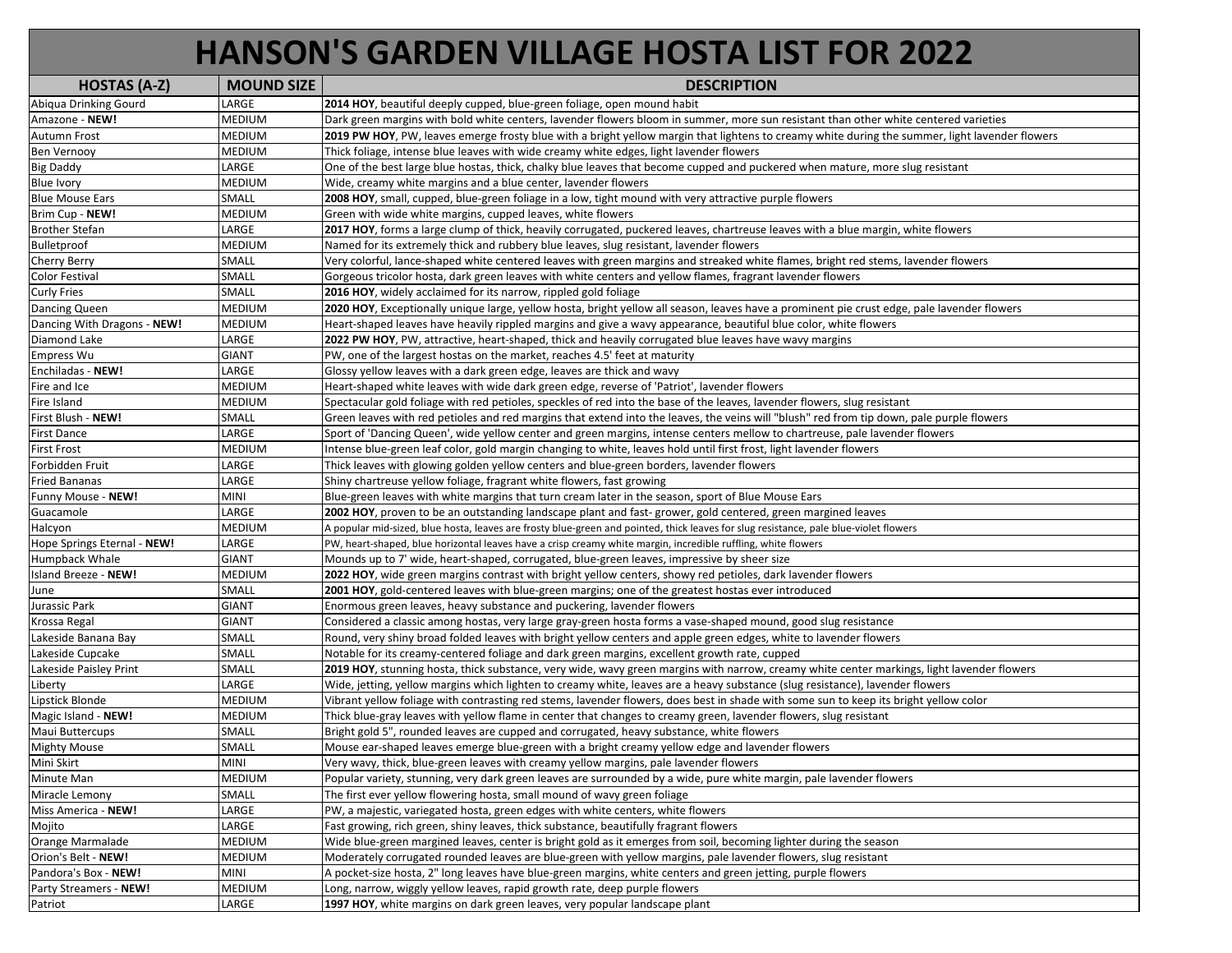| Paul's Glory                 | LARGE        | 1999 HOY, vivid foliage colors of dark green margins on chartreuse leaves, good substance, and attractive mound habit                      |
|------------------------------|--------------|--------------------------------------------------------------------------------------------------------------------------------------------|
| Pin-Up                       | MEDIUM       | Dark blue-green leaves and creamy white center in the form of a relatively narrow strip, lavender flowers                                  |
| <b>Praying Hands</b>         | MEDIUM       | 2011 HOY, popular, unusual cultivar with extremely cupped, very wavy, white-margined foliage, upright mound habit                          |
| Rainbow's End                | SMALL        | 2021 HOY, Glossy dark green foliage, golden center, lilac flowers on red stems                                                             |
| Rainforest Sunrise           | SMALL        | 2013 HOY, sharply contrasting variegation pattern of dark green margins with a bright gold center                                          |
| Raspberry Sundae             | SMALL        | Unusual raspberry-red stems, stalks and buds are red as well, irregular green edged leaves with cream centers, deep lavender flowers       |
| Reversed Patriot - NEW!      | MEDIUM       | Leaves have pure white centers and dark green margins, more vigorous than other white centered hostas, lavender flowers                    |
| <b>Risky Business</b>        | MEDIUM       | Narrow creamy-white stripe in the center of a green leaf, lavender flowers                                                                 |
| <b>School Mouse</b>          | SMALL        | Thick, coarsely wavy leaves have blue-green centers and creamy yellow margins, lavender flowers                                            |
| Snake Eyes                   | LARGE        | Prominent white line between margin and center, fast grower, lavender flowers                                                              |
| Sum & Substance              | <b>GIANT</b> | 2004 HOY, massive mound of slug-resistant, golden foliage, heavily fertilized and watered plants can reach immense proportions             |
| Sun Mouse - NEW!             | <b>MINI</b>  | Similar to Blue Mouse Ears but with brilliant yellow leaves, lavender flowers                                                              |
| Sunny Halcyon                | MEDIUM       | Golden yellow sport of 'Halcyon', lavender flowers, thick leaves, slug resistant                                                           |
| <b>Sunset Grooves</b>        | SMALL        | Round puckered and thick yellow leaves with a wide dark green margin, pale lavender flowers                                                |
| Tears in Heaven - NEW!       | MEDIUM       | A cascading blue hosta, ruffled wedge-shaped leaves, pale lavender flowers                                                                 |
| Twisted Spearmint - NEW!     | SMALL        | Variegated hosta with extremely twisted leaves, lavender flowers                                                                           |
| Velvet Moon                  | LARGE        | Thick gold leaves with dark green centers, grows in shade or sun, lavender flowers                                                         |
| Victory                      | <b>GIANT</b> | 2015 HOY, vigorous, huge mound of attractively white margined foliage                                                                      |
| Warwick Comet - NEW!         | MEDIUM       | Corrugated cupped leaves are dark green with a gold center, cetner turns white in late summer                                              |
| Wheee!                       | MEDIUM       | 2021 PW HOY, PW, extremely ruffled, cream colored margins extend from the tip of each green leaf all the way down the petiole to the crown |
| Whirlwind                    | MEDIUM       | Upright, pointed leaves are twisted and folded, creamy yellow to white centers with dark green margins, heavy substance, lavender flowers  |
| <b>White Feather</b>         | <b>SMALL</b> | Unique, leaves open white and change to green-white, must be planted in the shade, as it does not tolerate direct sunlight                 |
| <b>Wiggles and Squiggles</b> | <b>SMALL</b> | Bright yellow leaves are long and thin, has a low, wide habit that highlights the wiggly edges, for best yellow color plant in morning sun |
| Wu-La-La                     | <b>GIANT</b> | PW, Empress Wu sport with attractive blue-green leaves with apple-green margins, takes 5 years for mature size, violet flowers             |
|                              |              |                                                                                                                                            |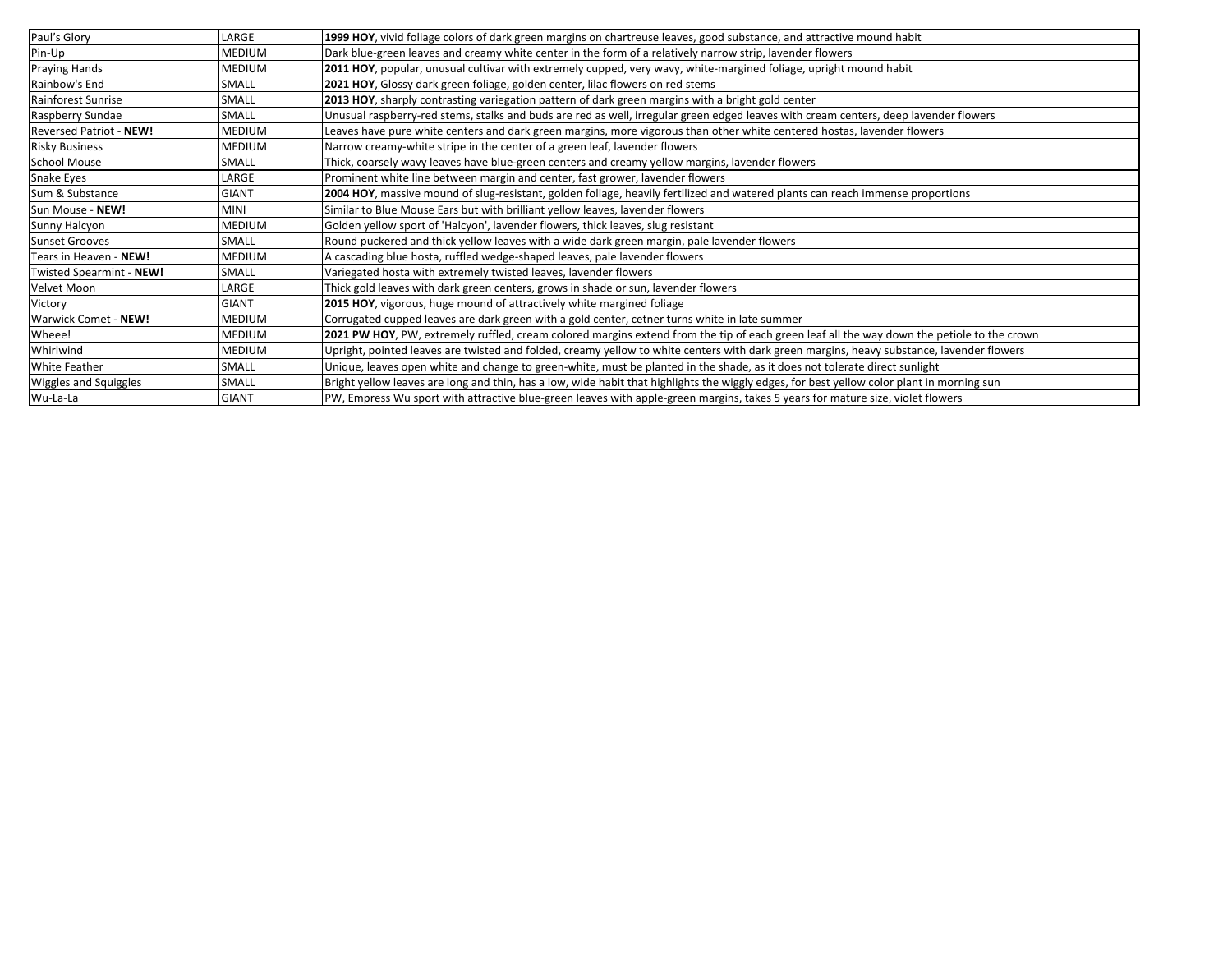## **HANSON'S GARDEN VILLAGE HOSTA LIST FOR 2022**

| <b>HOSTAS (BY COLOR)</b>    | <b>MOUND SIZE</b> | <b>DESCRIPTION</b>                                                                                                                             |
|-----------------------------|-------------------|------------------------------------------------------------------------------------------------------------------------------------------------|
|                             |                   | <b>BLUE-LEAFED TYPES</b>                                                                                                                       |
| Abiqua Drinking Gourd       | LARGE             | 2014 HOY, beautiful deeply cupped, blue-green foliage, open mound habit                                                                        |
| <b>Big Daddy</b>            | LARGE             | One of the best large blue hostas, thick, chalky blue leaves that become cupped and puckered when mature, more slug resistant                  |
| <b>Blue Mouse Ears</b>      | SMALL             | 2008 HOY, small, cupped, blue-green foliage in a low, tight mound with very attractive purple flowers                                          |
| Bulletproof                 | MEDIUM            | Named for its extremely thick and rubbery blue leaves, slug resistant, lavender flowers                                                        |
| Dancing With Dragons - NEW! | MEDIUM            | Heart-shaped leaves have heavily rippled margins and give a wavy appearance, beautiful blue color, white flowers                               |
| Diamond Lake                | LARGE             | 2022 PW HOY, PW, attractive, heart-shaped, thick and heavily corrugated blue leaves have wavy margins                                          |
| Halcyon                     | MEDIUM            | A popular mid-sized, blue hosta, leaves are frosty blue-green and pointed, thick leaves for slug resistance, pale blue-violet flowers          |
| Humpback Whale              | <b>GIANT</b>      | Mounds up to 7' wide, heart-shaped, corrugated, blue-green leaves, impressive by sheer size                                                    |
| Tears in Heaven - NEW!      | MEDIUM            | A cascading blue hosta, ruffled wedge-shaped leaves, pale lavender flowers                                                                     |
| Wu-La-La                    | <b>GIANT</b>      | PW, Empress Wu sport with attractive blue-green leaves with apple-green margins, takes 5 years for mature size, violet flowers                 |
|                             |                   | <b>BLUE-LEAFED WITH LIGHT-EDGED VARIEGATION TYPES</b>                                                                                          |
| <b>Autumn Frost</b>         | <b>MEDIUM</b>     | 2019 PW HOY, PW, leaves emerge frosty blue with a bright yellow margin that lightens to creamy white during the summer, light lavender flowers |
| <b>Ben Vernooy</b>          | MEDIUM            | Thick foliage, intense blue leaves with wide creamy white edges, light lavender flowers                                                        |
| Blue Ivory                  | MEDIUM            | Wide, creamy white margins and a blue center, lavender flowers                                                                                 |
| Funny Mouse - NEW!          | MINI              | Blue-green leaves with white margins that turn cream later in the season, sport of Blue Mouse Ears                                             |
| Hope Springs Eternal - NEW! | LARGE             | PW, heart-shaped, blue horizontal leaves have a crisp creamy white margin, incredible ruffling, white flowers                                  |
| Mini Skirt                  | MINI              | Very wavy, thick, blue-green leaves with creamy yellow margins, pale lavender flowers                                                          |
| Orion's Belt - NEW!         | MEDIUM            | Moderately corrugated rounded leaves are blue-green with yellow margins, pale lavender flowers, slug resistant                                 |
| <b>School Mouse</b>         | SMALL             | Thick, coarsely wavy leaves have blue-green centers and creamy yellow margins, lavender flowers                                                |
|                             |                   | <b>BLUE-LEAFED WITH LIGHT-CENTERED VARIEGATION TYPES</b>                                                                                       |
| <b>Brother Stefan</b>       | LARGE             | 2017 HOY, forms a large clump of thick, heavily corrugated, puckered leaves, chartreuse leaves with a blue margin, white flowers               |
| June                        | SMALL             | 2001 HOY, gold-centered leaves with blue-green margins; one of the greatest hostas ever introduced                                             |
|                             |                   | <b>GOLD-LEAFED TYPES</b>                                                                                                                       |
| <b>Curly Fries</b>          | SMALL             | 2016 HOY, widely acclaimed for its narrow, rippled gold foliage                                                                                |
| <b>Dancing Queen</b>        | MEDIUM            | 2020 HOY, Exceptionally unique large, yellow hosta, bright yellow all season, leaves have a prominent pie crust edge, pale lavender flowers    |
| Fire Island                 | MEDIUM            | Spectacular gold foliage with red petioles, speckles of red into the base of the leaves, lavender flowers, slug resistant                      |
| <b>Fried Bananas</b>        | LARGE             | Shiny chartreuse yellow foliage, fragrant white flowers, fast growing                                                                          |
| Lipstick Blonde             | <b>MEDIUM</b>     | Vibrant yellow foliage with contrasting red stems, lavender flowers, does best in shade with some sun to keep its bright yellow color          |
| Maui Buttercups             | SMALL             | Bright gold 5", rounded leaves are cupped and corrugated, heavy substance, white flowers                                                       |
| Party Streamers - NEW!      | MEDIUM            | Long, narrow, wiggly yellow leaves, rapid growth rate, deep purple flowers                                                                     |
| Sum & Substance             | <b>GIANT</b>      | 2004 HOY, massive mound of slug-resistant, golden foliage, heavily fertilized and watered plants can reach immense proportions                 |
| Sun Mouse - NEW!            | MINI              | Similar to Blue Mouse Ears but with brilliant yellow leaves, lavender flowers                                                                  |
| Sunny Halcyon               | MEDIUM            | Golden yellow sport of 'Halcyon', lavender flowers, thick leaves, slug resistant                                                               |
| Wiggles and Squiggles       | SMALL             | Bright yellow leaves are long and thin, has a low, wide habit that highlights the wiggly edges, for best yellow color plant in morning sun     |
|                             |                   | <b>GOLD-LEAFED WITH DARK VARIEGATION TYPES</b>                                                                                                 |
| <b>Enchiladas - NEW!</b>    | LARGE             | Glossy yellow leaves with a dark green edge, leaves are thick and wavy                                                                         |
| Forbidden Fruit             | LARGE             | Thick leaves with glowing golden yellow centers and blue-green borders, lavender flowers                                                       |
| <b>Island Breeze - NEW!</b> | MEDIUM            | 2022 HOY, wide green margins contrast with bright yellow centers, showy red petioles, dark lavender flowers                                    |
| Lakeside Banana Bay         | SMALL             | Round, very shiny broad folded leaves with bright yellow centers and apple green edges, white to lavender flowers                              |
| Liberty                     | LARGE             | Wide, jetting, yellow margins which lighten to creamy white, leaves are a heavy substance (slug resistance), lavender flowers                  |
| Magic Island - NEW!         | MEDIUM            | Thick blue-gray leaves with yellow flame in center that changes to creamy green, lavender flowers, slug resistant                              |
| <b>Mighty Mouse</b>         | SMALL             | Mouse ear-shaped leaves emerge blue-green with a bright creamy yellow edge and lavender flowers                                                |
| Orange Marmalade            | <b>MEDIUM</b>     | Wide blue-green margined leaves, center is bright gold as it emerges from soil, becoming lighter during the season                             |
| Paul's Glory                | LARGE             | 1999 HOY, vivid foliage colors of dark green margins on chartreuse leaves, good substance, and attractive mound habit                          |